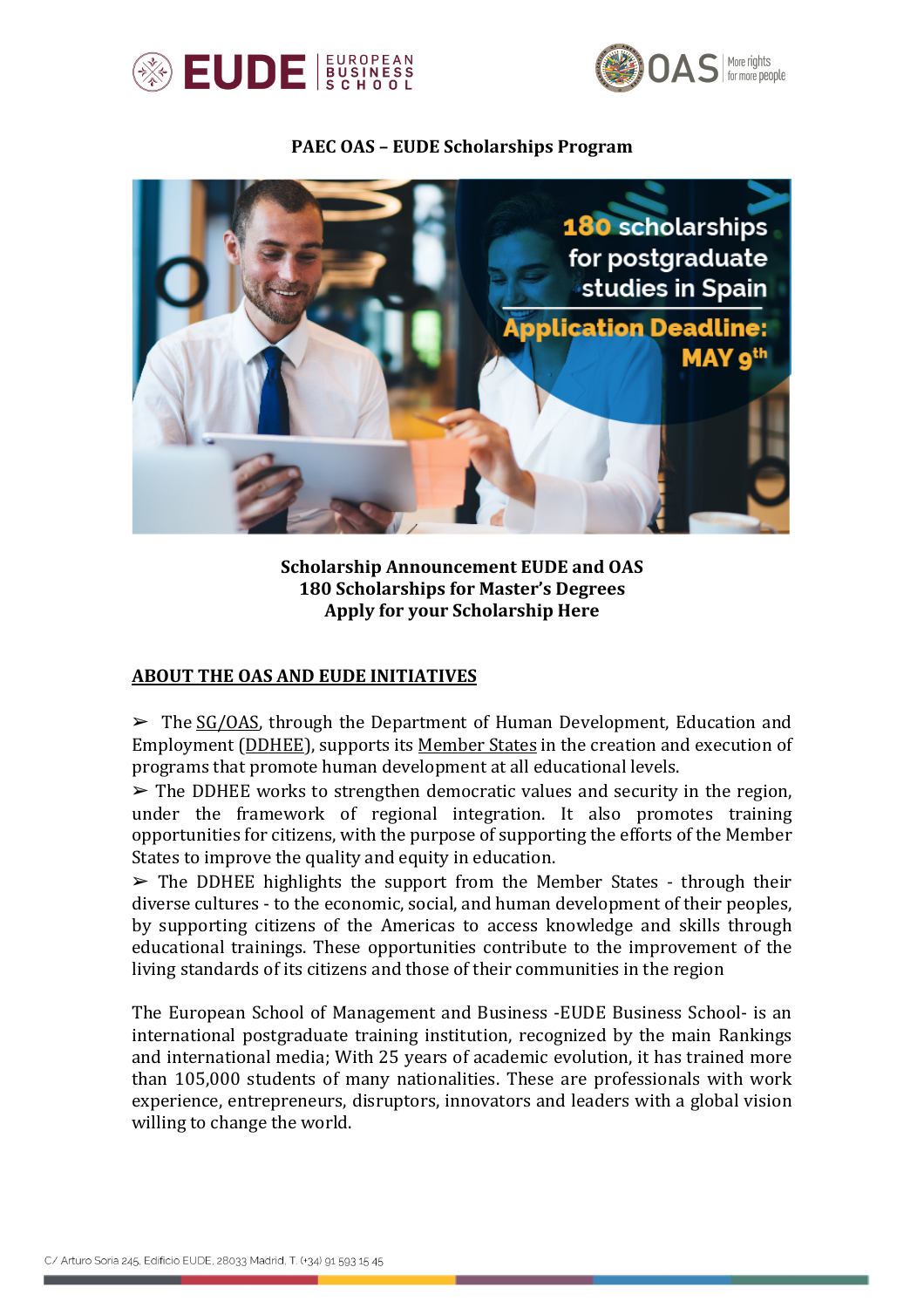



## **ABOUT THE SCHOLARSHIPS PROGRAM**

The PAEC OAS - EUDE Scholarships Program will provide citizens of the OAS Member States the opportunity to pursue Master's studies at the European School of Management and Business - EUDE Business School- at discounted rates.

## **DETAILS OF THE PROGRAMS**

| <b>Programs</b>        | Master's programs in business administration, human            |  |  |  |  |  |  |  |  |
|------------------------|----------------------------------------------------------------|--|--|--|--|--|--|--|--|
|                        | resources, marketing, international trade, finance, logistics, |  |  |  |  |  |  |  |  |
|                        | environmental management, big data                             |  |  |  |  |  |  |  |  |
| <b>Start date</b>      | April 1, 2022                                                  |  |  |  |  |  |  |  |  |
| Dadline to apply       | May 9, 2022                                                    |  |  |  |  |  |  |  |  |
| <b>Modality</b>        | Online and face-to-face                                        |  |  |  |  |  |  |  |  |
| <b>Type of degrees</b> | EUDE Business School's private degrees                         |  |  |  |  |  |  |  |  |
| <b>Teaching</b>        | Spanish                                                        |  |  |  |  |  |  |  |  |
| language               |                                                                |  |  |  |  |  |  |  |  |

#### **NUMBER OF SCHOLARSHIPS: 180 SCHOLARSHIPS:**

- **6** scholarships with a discount of 75% for private face-to-face programs
- **24** scholarships with a discount of 80% for private face-to-face programs
- **150** scholarships with a discount of 85% for EUDE online programs

## **REQUIREMENTS**

The candidate must have definitive admission to the program in order to participate in this scholarship application process. All applications for the PAEC OAS - EUDE Scholarships Program must be summited through this link: https://landings.eude.es/landing-oea/

## **STEPS TO APPLY**

1. Pre-register for the master's degree you are interested in at: https://landings.eude.es/landing-oea/

2. Send your EUDE Academic Advisor the documentation that accredits your academic and professional merits:

- University degree
- Academic record
- Curriculum vitae

3. Conduct the admission interview.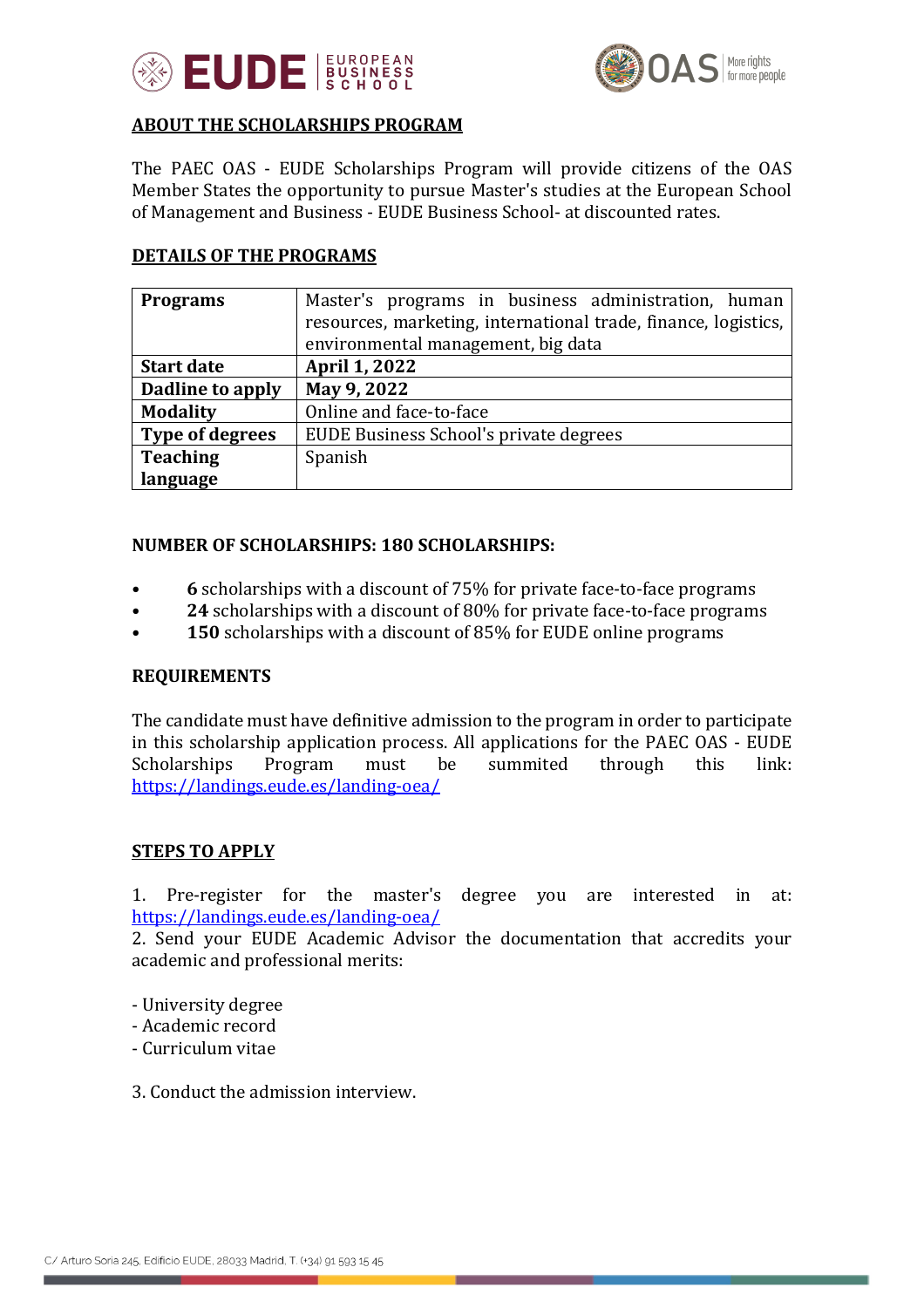



# **EVALUATION AND SELECTION CRITERIA**

An EUDE Business School Scholarship Selection Committee will meet to review and select the applications received and select the scholarship recipients until all the available scholarships are assigned. Among the criteria taken into consideration for the selection of the awards for this grant are:

- Score awarded to the student by the EUDE Evaluation Committee (academic profile, merit and academic credentials, social/volunteer experience).
- The geographical distribution of the candidates, taking into account the most important needs of the OAS Member States, according to the Human Development Index reported by the United Nations Development Program (UNDP).
- Place of origin of the candidate
- Gender component
- Number of applications by country of origin of applicants
- Area of study (e.g. science, engineering, humanities, etc.)
- Humanitarian situation in view of the current circumstances
- The potential impact of the applicant after the completion of the desired program.

#### **PROGRAM TABLE**

Listed below are all the programs available under the PAEC OAS-EUDE **Scholarships Program:** 

| Program                                                                  | <b>Modality</b> | Langua<br>ge | Dur<br>atio<br>n | Annua<br>tuition<br>cost | No.<br>of<br>Scho<br>lars<br>hips | Scholarshi                                                | <b>Start</b><br>dates<br>of<br>the<br>Program<br>in<br><b>[academi</b><br>c year]                              | <b>URL</b>                                                                                           |
|--------------------------------------------------------------------------|-----------------|--------------|------------------|--------------------------|-----------------------------------|-----------------------------------------------------------|----------------------------------------------------------------------------------------------------------------|------------------------------------------------------------------------------------------------------|
| in<br>Master<br><b>Business</b><br>Administration<br>and<br>Management   | Face-to-face    | Spanish      | 12<br>mon<br>ths | 15.500<br>€              | $\overline{3}$                    | 75%<br>(Final price the<br>to<br>by<br>student<br>€3,875) | <b>Starts</b><br>in<br>be paid months of<br>the March<br>$\overline{a}$<br>June and<br>Septembe<br>r           | https://www.eud<br>e.es/master/mast<br>er-en-<br>administracion-y-<br>direccion-de-<br>empresas-mba/ |
| in<br>Master<br>International<br>Trade<br>and<br>Strategic<br>Management | Face-to-face    | Spanish      | 12<br>mon<br>ths | 15.500<br>€              | 6                                 | 80%<br>(Final price the<br>to<br>by<br>student<br>3.100€  | <b>Starts</b><br>in<br>be paid months of<br>the March<br>$\overline{\phantom{a}}$<br>June and<br>Septembe<br>r | https://www.eud<br>e.es/master/mast<br>er-en-comercio-<br>internacional/                             |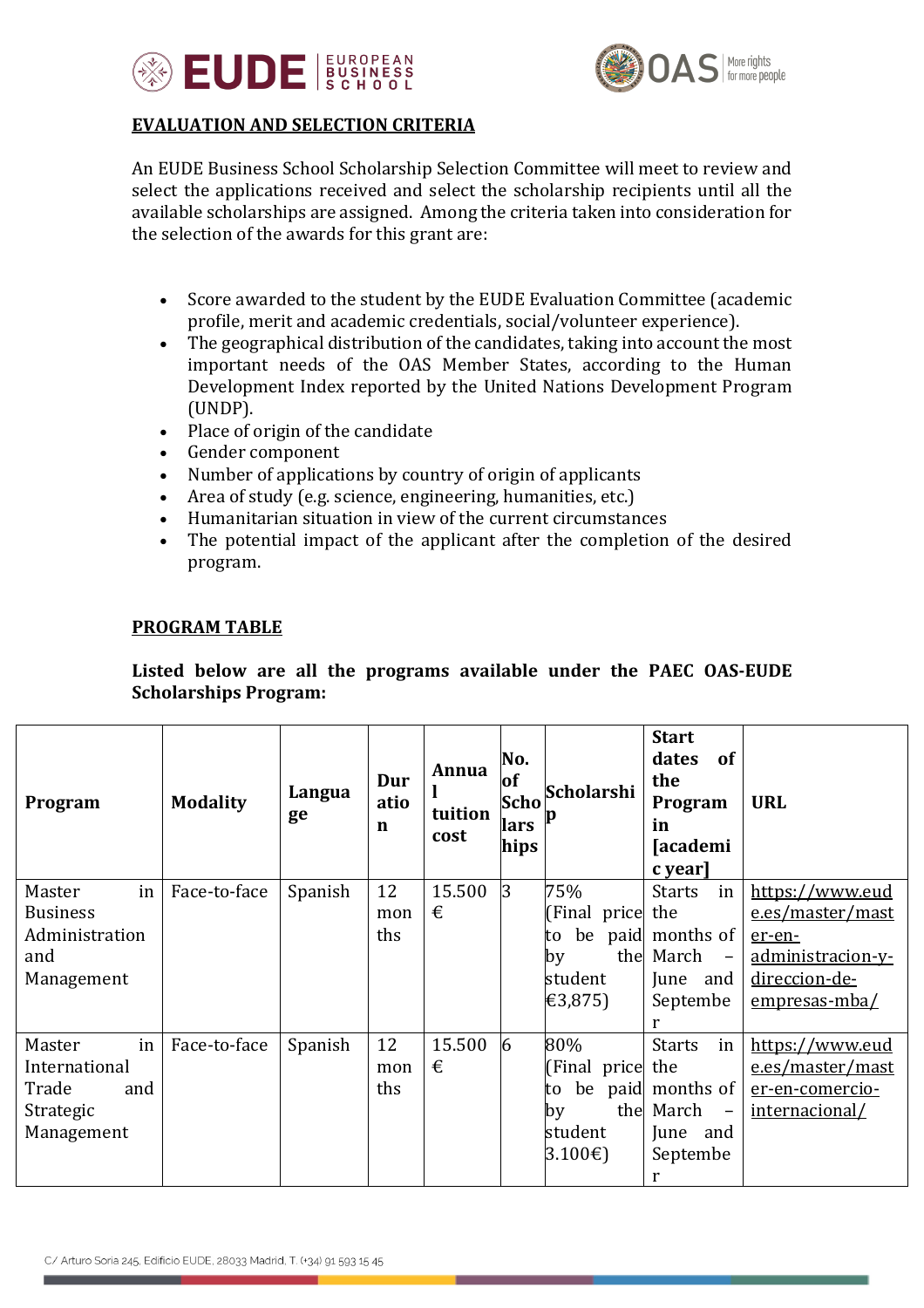



| Master<br>in<br>Human<br>Resources<br>Management                                       | Face-to-face | Spanish | 12<br>mon<br>ths | 15.500<br>€ | 6  | 80%<br>[Final price the<br>to<br>the<br>by<br>student<br>3.100€                          | <b>Starts</b><br>in<br>be paid months of<br>March<br>$\overline{\phantom{0}}$<br>June and<br>Septembe<br>r | https://www.eud<br>e.es/master/mast<br>er-en-direccion-<br>de-recursos-<br>humanos/                  |
|----------------------------------------------------------------------------------------|--------------|---------|------------------|-------------|----|------------------------------------------------------------------------------------------|------------------------------------------------------------------------------------------------------------|------------------------------------------------------------------------------------------------------|
| Master in Digital<br>Marketing                                                         | Face-to-face | Spanish | 12<br>mon<br>ths | 15.500<br>€ | 3  | 75%<br>(Final price<br>to<br>by<br>student<br>3.875 $\varepsilon$ )                      | <b>Starts</b><br>in<br>the<br>be paid months of<br>the March<br>June and<br>Septembe<br>r                  | https://www.eud<br>e.es/master/mast<br>er-en-marketing-<br>digital/                                  |
| Master<br>in<br>Marketing<br>and<br>Commercial<br>Management                           | Face-to-face | Spanish | 12<br>mon<br>ths | 15.500<br>€ | 6  | 80%<br>(Final price<br>to be paid months of<br>by<br>student<br>3.100€                   | <b>Starts</b><br>in<br>the<br>the March<br>$\equiv$<br>June and<br>Septembe<br>r                           | https://www.eud<br>e.es/master/mast<br>er-en-marketing-<br>y-direccion-<br>comercial/                |
| Master<br>in<br>and<br>Finance<br>Financial<br>Management                              | Face-to-face | Spanish | 12<br>mon<br>ths | 15.500<br>€ | 6  | 80%<br>(Final price<br>to be paid months of<br>the<br>by<br>student<br>3.100€            | <b>Starts</b><br>in<br>the<br>March<br>$\overline{\phantom{a}}$<br>June and<br>Septembe                    | https://www.eud<br>e.es/master/mast<br>er-en-direccion-<br>financiera-y-<br>corporate-<br>finance/   |
| MBA-<br>Management<br>and<br><b>Business</b><br>Administration                         | Online       | Spanish | 12<br>mon<br>ths | 10.500<br>€ | 20 | 85%<br>(Final price<br>be paid month<br>to<br>by<br>the<br>student<br>1.575€             | <b>Starts</b><br>every                                                                                     | https://www.eud<br>e.es/master/mast<br>er-en-<br>administracion-y-<br>direccion-de-<br>empresas-mba/ |
| MIB (Master in<br>Internet<br>Business)                                                | Online       | Spanish | 12<br>mon<br>ths | 10.500<br>€ | 20 | 85%<br>[Final price every<br>to be paid month<br>the<br>by<br>student<br>1.575€          | <b>Starts</b>                                                                                              | https://www.eud<br>e.es/master/mast<br>er-internet-<br>business-mib/                                 |
| Master<br>in<br><b>Business</b><br>Intelligence and<br><b>Big</b><br>Data<br>Analytics | Online       | Spanish | 12<br>mon<br>ths | 10.500<br>€ | 20 | 85%<br>(Final price every<br>to be paid month<br>the<br>by<br>student<br>$1.575\epsilon$ | <b>Starts</b>                                                                                              | https://www.eud<br>e.es/master/mast<br>er-en-big-data-y-<br>business-<br>intelligence/               |
| Master in Digital<br>Marketing<br>Management                                           | Online       | Spanish | 12<br>mon<br>ths | 10.500<br>€ | 10 | 85%<br>(Final price every<br>to be paid month<br>by<br>the                               | <b>Starts</b>                                                                                              | https://www.eud<br>e.es/master/mast<br>er-en-digital-                                                |

٠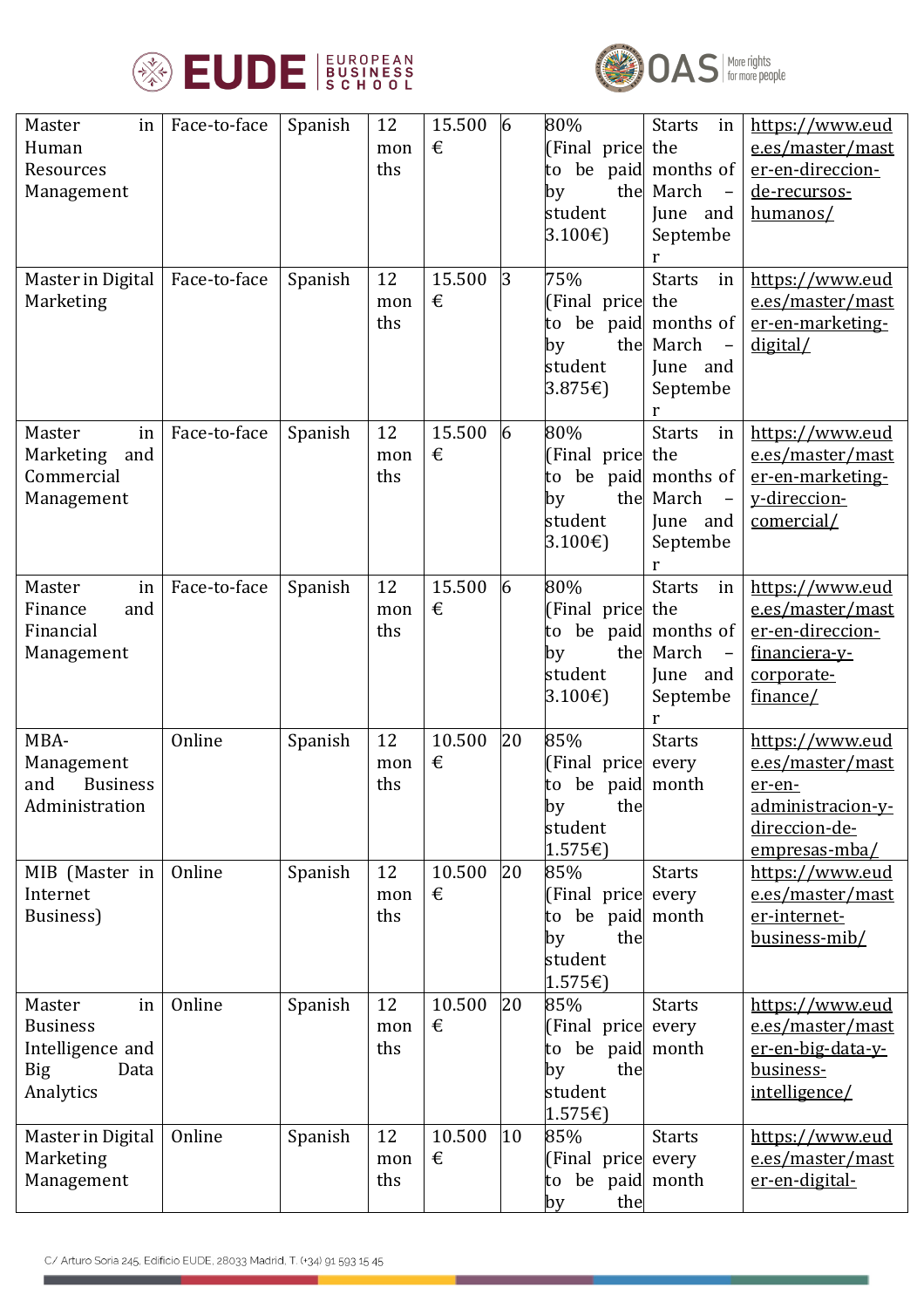



|                  |        |         |     |        |    | student             |               | marketing-                   |
|------------------|--------|---------|-----|--------|----|---------------------|---------------|------------------------------|
|                  |        |         |     |        |    | 1.575€              |               | manager/                     |
| in<br>Master     | Online | Spanish | 12  | 10.500 | 10 | 85%                 | <b>Starts</b> | https://www.eud              |
| Strategic        |        |         | mon | €      |    | (Final price every  |               | e.es/master/mast             |
| Marketing<br>and |        |         | ths |        |    | be paid month<br>to |               | er-en-marketing-             |
| Digital          |        |         |     |        |    | by<br>the           |               | estrategico-y-               |
| Communication    |        |         |     |        |    | student             |               | comunicacion-                |
|                  |        |         |     |        |    | 1.575€              |               | digital                      |
| Master<br>in     | Online | Spanish | 12  | 10.500 | 20 | 85%                 | <b>Starts</b> | https://www.eud              |
| Finance<br>and   |        |         | mon | €      |    | (Final price every  |               | e.es/master/mast             |
| Financial        |        |         | ths |        |    | be paid month<br>to |               | er-en-direccion-             |
| Management       |        |         |     |        |    | the<br>by           |               | financiera-y-                |
|                  |        |         |     |        |    | student             |               | corporate-                   |
|                  |        |         |     |        |    | 1.575€              |               | finance/                     |
| Master<br>in     | Online | Spanish | 12  | 10.500 | 10 | 85%                 | <b>Starts</b> | https://www.eud              |
| Human            |        |         | mon | €      |    | (Final price every  |               | e.es/master/mast             |
| Resources<br>and |        |         | ths |        |    | be paid month<br>to |               | er-en-direccion-             |
| Personnel        |        |         |     |        |    | the<br>by           |               | <u>de-recursos-</u>          |
| Management       |        |         |     |        |    | student             |               | humanos/                     |
|                  |        |         |     |        |    | 1.575€              |               |                              |
| Master<br>in     | Online | Spanish | 12  | 10.500 | 20 | 85%                 | <b>Starts</b> | https://www.eud              |
| International    |        |         | mon | €      |    | (Final price every  |               | e.es/master/mast             |
| Logistics<br>and |        |         | ths |        |    | be paid month<br>to |               | er-en-logistica-             |
| Supply<br>Chain  |        |         |     |        |    | the<br>by           |               | internacional-y-             |
| Management       |        |         |     |        |    | student             |               | supply-chain-                |
|                  |        |         |     |        |    | 1.575€              |               | management/                  |
| International    | Online | Spanish | 12  | 10.500 | 10 | 85%                 | <b>Starts</b> | https://www.eud              |
| Trade<br>and     |        |         | mon | €      |    | (Final price every  |               | e.es/master/mast             |
| Strategic        |        |         | ths |        |    | be paid month<br>to |               | er-en-comercio-              |
| Management       |        |         |     |        |    | the<br>by           |               | internacional/               |
|                  |        |         |     |        |    | student             |               |                              |
|                  |        |         |     |        |    | $1.575\epsilon$     |               |                              |
| Environmental    | Online | Spanish | 12  | 10.500 | 10 | 85%                 | <b>Starts</b> | https://www.eud              |
| Project          |        |         | mon | €      |    | [Final price every  |               | e.es/master/mast             |
| Management       |        |         | ths |        |    | to be paid month    |               | er-en-direccion-             |
| and CSR          |        |         |     |        |    | the<br>by           |               | de-proyectos-                |
|                  |        |         |     |        |    | student             |               | ambientales-y-               |
|                  |        |         |     |        |    | 1.575€              |               | $\frac{\text{rsc}}{\text{}}$ |

## **RESPONSIBILITIES OF THE PARTICIPANT:**

 $\blacksquare$  The scholarship recipient will be responsible for covering the remaining percentage of the total cost of the program of study, not covered by the scholarship. Any additional expense incurred by the applicant to be admitted to the program is not reimbursable, nor does it imply an acquired right to receive the OAS-EUDE scholarship.

 $\blacksquare$  The scholarship recipient will be responsible for assuming all other expenses required by the program (for example: issuance of certificates or records, admission exams, graduation services, degree issuance, legalization of documents, etc.).